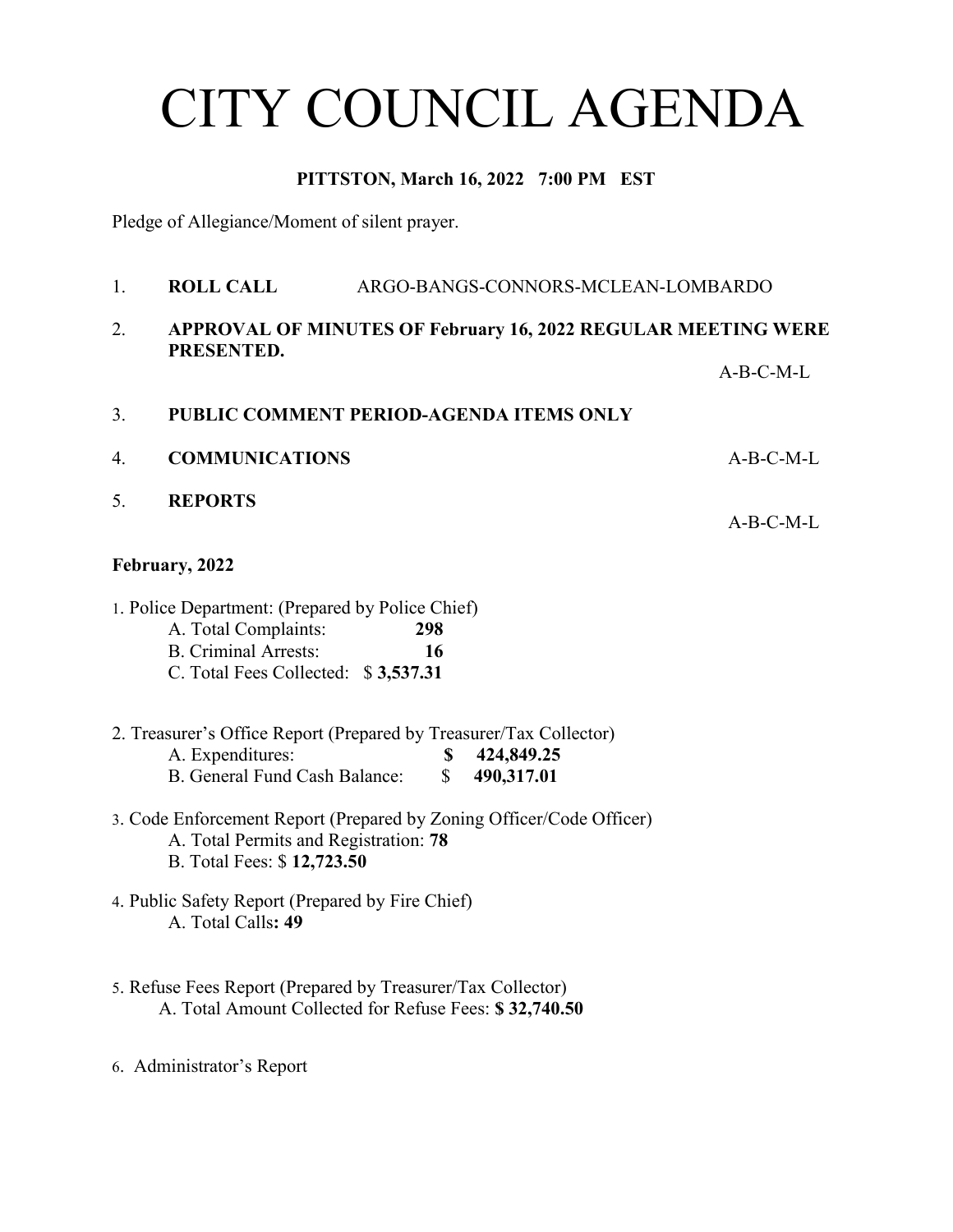#### **6. RESOLUTIONS**

**Resolution 12711** - Appointment of Special Police Officers.

**Resolution 12712**- Transfer of Funds and Approval of Treasurer's Report.

**Resolution 12713 -** The City Council Of The City Of Pittston, Luzerne County, Pennsylvania Authorizing Emergency Repairs To The Sewer System On Sand Street Pursuant To Pittston City Code Chapter 32 Emergency Procurement Policies.

**Resolution 12714** - The City Council of the City of Pittston approves the Request for Payment for professional services with Brozena Consulting Services, LLC and authorizes the appropriate City Officials to execute the attached Payment Request Certifications.

**Resolution 12715** - The City Council of the City of Pittston requests a Statewide Local Share Assessment grant of \$250,000 from the Commonwealth Financing Authority to be used for Pittston YMCA locker room, class room and façade renovations.

A-B-C-M-L

#### **7. ORDINANCES:**

#### **File of Council NO. 7 {2022}**

Ordinance Of The City Of Pittston Authorizing Execution Of A Cable Franchise Agreement Between The City And RCN Telecom Services (Lehigh), LLC.

A-B-C-M-L

#### 8. **BILLS PAYABLE**

| <b>Total General Fund</b>        | 218,353.68 |
|----------------------------------|------------|
| Total USDA-97-04 SC              | 4,398.00   |
| Total USDA-97-03 CH-1            | 4,676.00   |
| Total USDA-97-06 CH-2            | 2,692.00   |
| Total USDA 97-01 LIB             | 2,987.00   |
| <b>Total Sewer Maintenance</b>   | 106,689.10 |
| <b>Total Liquid Fuels</b>        | 5,928.08   |
| <b>Total Fire Loss</b>           |            |
| <b>Total Condemnation Escrow</b> |            |
| Total PayGo                      | 4,885.12   |
| <b>Total Disaster Fund</b>       |            |
|                                  |            |

Total Capital Improv.

A-B-C-M-L

A-B-C-M-L

 $A-B-C-M-I$ 

A-B-C-M-L